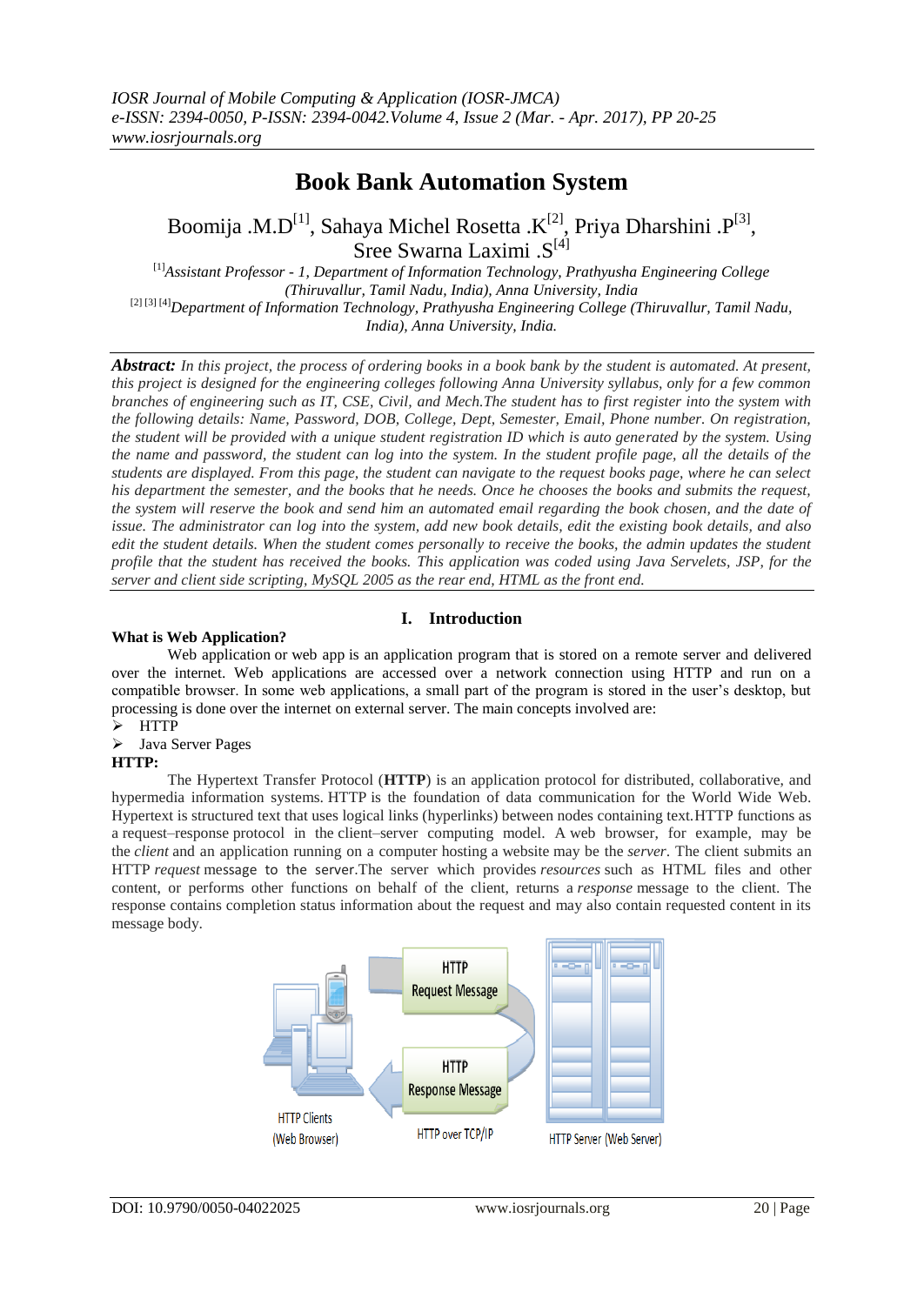## **Java Server Pages:**

**JavaServer Pages** (**JSP**) is a technology that helps software developers create dynamically generated web pages based on HTML, XML, or other document types. JSP is similar to PHP, ASP and React's JSX but it uses the Java programming language. To deploy and run JavaServer Pages, a compatible web server with a servlet container, such as Apache Tomcat is required.

JSP is a high-level abstraction of Java servlets. JSPs are translated into servlets at runtime, therefore JSP is a Servlet; each JSP servlet is cached and re-used until the original JSP is modified. JSP can be used independently or as the view component of a server-side model–view–controller design, with JavaBeans as the model and Java servlets as the controller.

JSP allows Java code and certain pre-defined actions to be interleaved with static web markup content, such as HTML, with the resulting page being compiled and executed on the server to deliver a document. The compiled pages, as well as any dependent Java libraries, contain Java bytecode rather than machine code. Like any other Java program, they must be executed within a Java virtual machine (JVM) that interacts with the server's host operating system to provide an abstract, platform-neutral environment.



JSPs are usually used to deliver HTML and XML documents, but through the use of OutputStream, they can deliver other types of data as well. The Web container creates JSP implicit objects like request, response, session, application, config, page, pageContext, out and exception. JSP Engine creates these objects during translation phase.

## **Objective And Scope**

The main objective of this project is to automate the process of registering and ordering books in a book bank by the student. At present, this project is designed for a few common branches (IT, CSE, Mech, and Civil) of the engineering colleges following Anna University syllabus. At present, all the tasks in a book bank are done manually, involving a lot of paper work. The student has to visit book bank for the process of registration and also request for books. Also, it is also difficult for the staff to to find information of a particular student since the data is stored in an Excel spreadsheet. In this Book Bank Automation System the process of registration and ordering books is automated. The students can register online and also view their profile online. The main purpose of developing this book bank automation system is to design an application, which could store student and book data and provide an interface for registering, ordering books online, retrieving student and book related details with 100% accuracy This book bank automation system also allows admin to add and modify the details of a new book, delete account. Using this system admin can also search any individual profile in few seconds. The system will check the user's existence in the database and provide the set of services.

## **II. System Analysis**

## **Existing System:**

The present system is only some book banks are partially automated, that is by storing details in MS Excel Spreadsheets, whereas many other book banks are manual. A student has to visit the book bank personally at least thrice to get a set of the books that are needed. Also only the student has to give the list of books needed along with the exact details of the ordered books, such as author's name, edition, name of the publication, etc. Only the list of students registered and the books available are stored in the database. Due to this the manual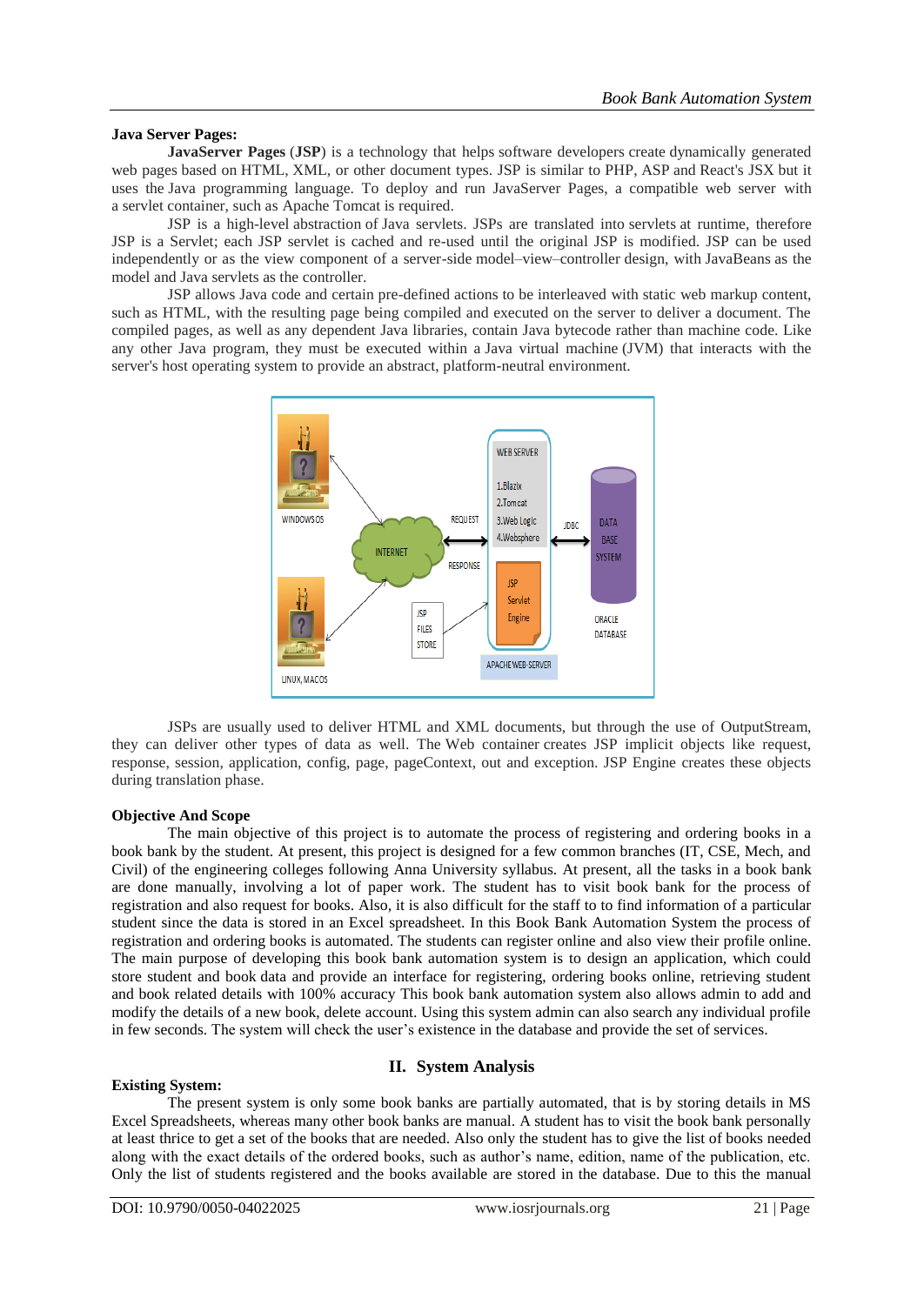process and work involved in the existing system is more. A student has to visit the book bank personally to get registered, to request and also to receive books, and this is time consuming. The book bank works only for a specific time within which the student should visit and complete all the procedures. The staff will have to manually search for the details of any particular student and the list of books ordered by the student.

## **Proposed System:**

In our proposed system the student can register online in the system, enter his/her personal details, and can fill the registration form with unique Student Identifier. The student can complete all the procedures such as ordering books and confirming the booklist online and go to the book bank only for receiving the books.

The system confirms the book list by means of automated email service. The books that would be needed by the student are predicted by the system according to the department and semester chosen in the request books page. Hence the student is given a set of choices for selecting a book.

Due to this all the processes such as registering, requesting books, etc can be done online and automated. It saves a lot of time for the students and the book bank staff as well. There is no specific time for the student to register into the system and download the registration form. The student need not give the list of books needed, and can send only a confirmation for the same.

# **Working Environment**

### **Hardware Requirements**

All the hard physical materials used in any system are called hardware. These are the devices, which are made to perform specific functions and can do only that works as instructed. They can be both electronic devices and mechanical systems. The hardware requirements for this web application are as follows:

- Processor : Pentium Dual Core 2.3 GHz
- $\triangleright$  Hard Disk : 250 GB or Higher
- $\triangleright$  Ram : 1 GB (Min)

### **Software Requirements**

Software is a set of instructions that are used to command any system to perform any operation. Software has advantage to make decisions to deliver sensible results and in handling complex situations. The software requirements for this web application are as follows:

- Operating System : Windows XP or Higher
- > Languages used : Java (JSP, Servlet), HTML
	- Tools : JDK 1.7, Net Beans 7.3.1
- Backend : MySQL 5.5.2

## **Usecase Diagram**

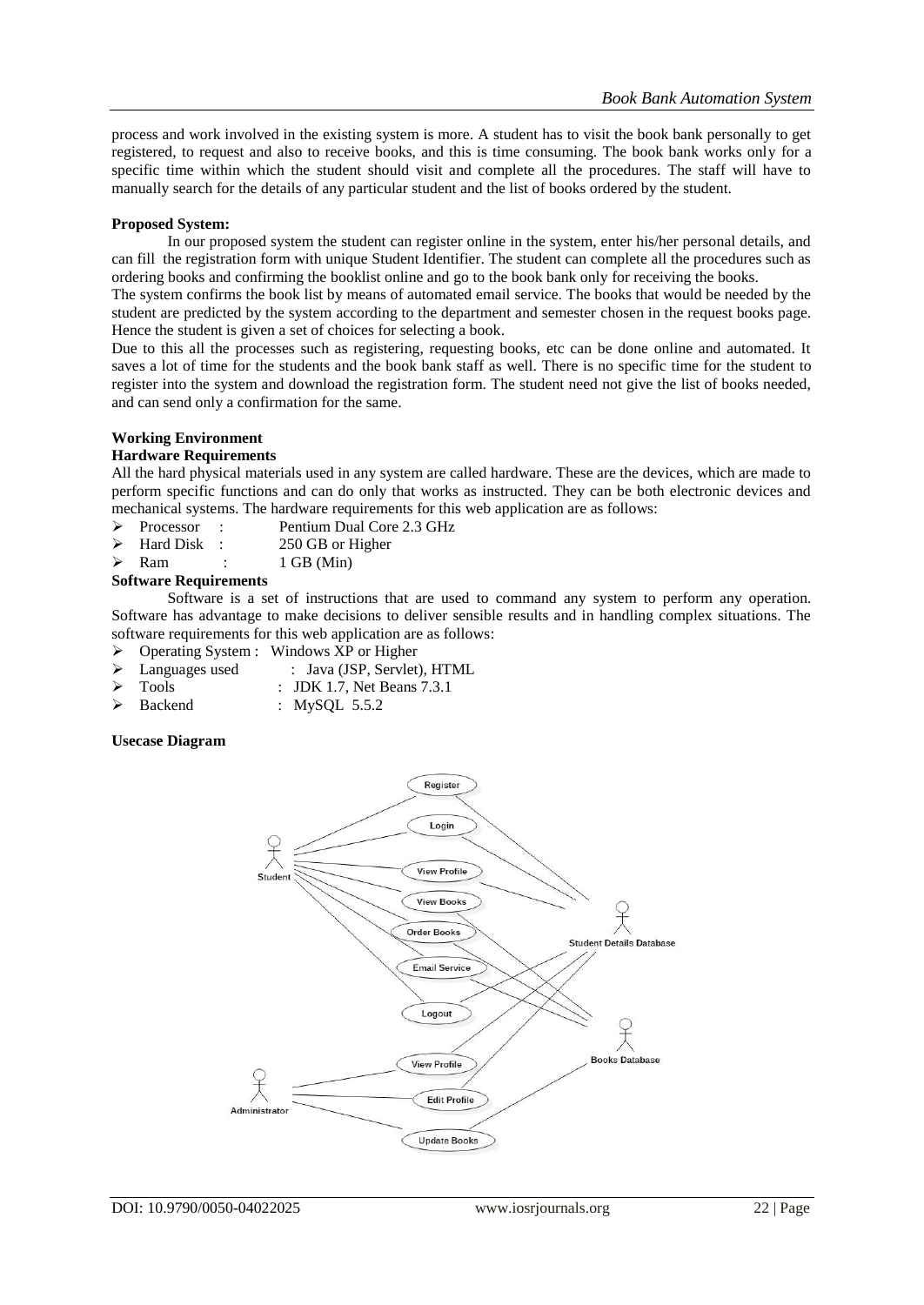



**Admin Login page**



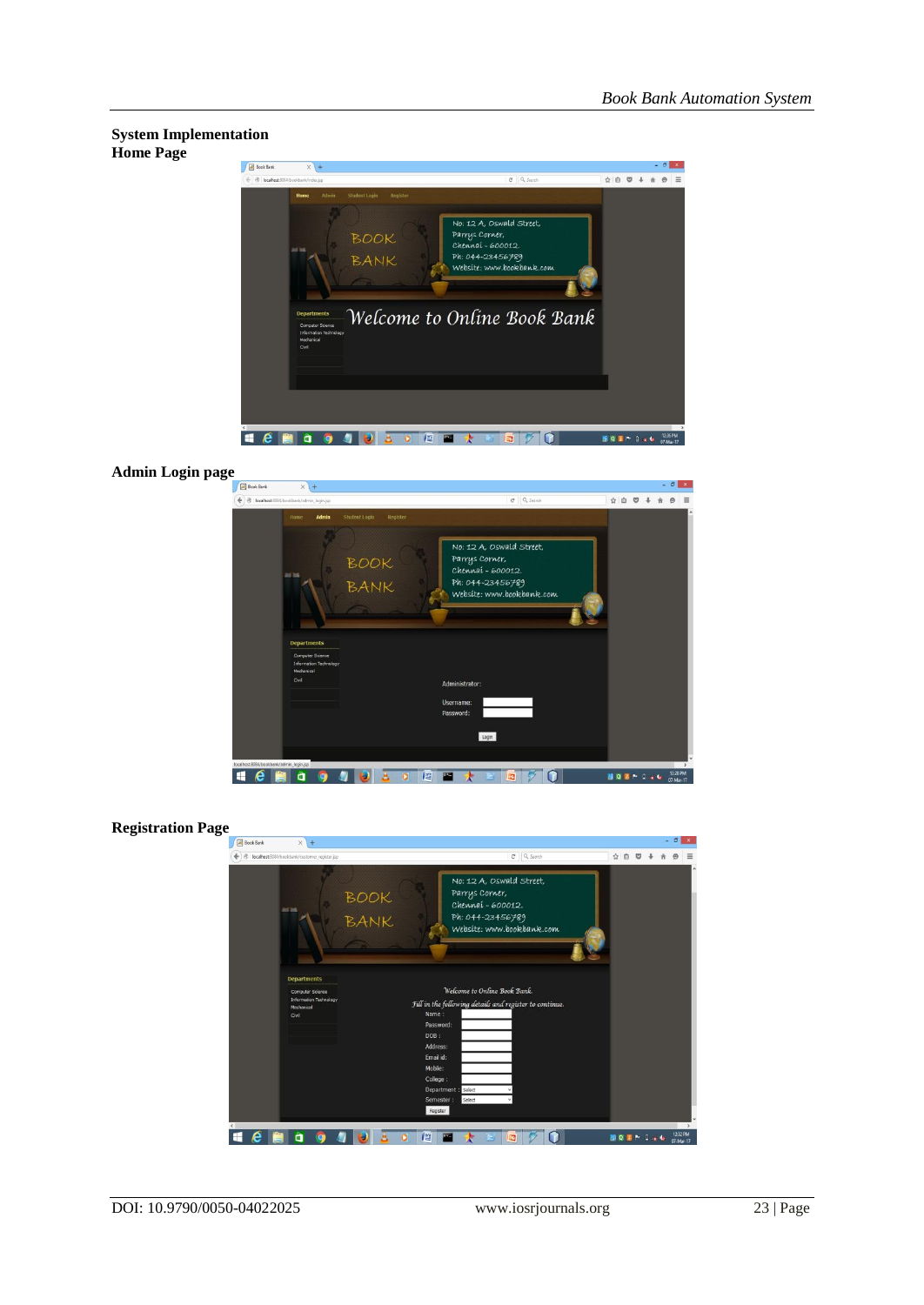

# **Add Book page**

| <b>A</b> >Book Bank<br>$\times$<br>$\ddot{}$                                            |                                                                                                                                                |     |                |  | $-5x$                |  |
|-----------------------------------------------------------------------------------------|------------------------------------------------------------------------------------------------------------------------------------------------|-----|----------------|--|----------------------|--|
| 48<br>localhost 9084/bookbank/add_book1.jsp                                             | $C = Q$ Search                                                                                                                                 | ☆ 自 | U              |  |                      |  |
| <b>Add Book</b><br>View Book Details<br>Home                                            | Logout                                                                                                                                         |     |                |  |                      |  |
| <b>BOOK</b><br>ad ha<br>BANK                                                            | No: 12 A, Oswald Street,<br>Parrys Corner,<br>Chennai - 600012.<br>Ph: 044-23456789<br>Website: www.bookbank.com                               |     |                |  |                      |  |
| <b>Departments</b><br>Computer Science<br>Information Technology<br>Mechanical<br>Civil | Department : Information Technolog v<br>Semester:<br>I<br>Subject a Data Structures & Algorithms<br>Add<br>Enter Book Count<br>Enter Book Name |     |                |  |                      |  |
|                                                                                         |                                                                                                                                                |     |                |  |                      |  |
| H<br>e<br>ã                                                                             | 修<br><b>COM</b>                                                                                                                                |     | <b>NOWHOOD</b> |  | TE10 AM<br>08-Mar-17 |  |

# **Viewing Book Details**

| Add Book<br><b>View Book Details</b><br>Home<br>Logout<br>No: 12 A, Oswald Street,<br>Parrys Corner,<br>BOOK<br>BANK<br>Chennai - 600012.<br>$245$ 245<br>Ph: 044-23456789<br>Website: www.bookbank.com |
|---------------------------------------------------------------------------------------------------------------------------------------------------------------------------------------------------------|
|                                                                                                                                                                                                         |
| <b>DEPARTMENT</b><br><b>SEMESTER</b><br><b>SUBJECT</b>                                                                                                                                                  |
| п<br><b>Charulatha Publications</b><br><b>Technical English I</b><br><b>Computer Science</b>                                                                                                            |
| п<br><b>Mathematics I</b><br><b>Charulatha Publications</b><br><b>Computer Science</b>                                                                                                                  |
| П<br><b>Technical Publications</b><br><b>Computer Science</b><br><b>Engineering Chemistry</b>                                                                                                           |
| п<br><b>Technical Publications</b><br><b>Computer Science</b><br><b>Engineering Physics</b>                                                                                                             |
|                                                                                                                                                                                                         |
|                                                                                                                                                                                                         |
| п<br><b>Computer Science</b><br><b>Computing Techniques</b><br><b>Computing Techniques</b><br>Л<br><b>Computer Science</b><br><b>Engineering Drawing</b><br><b>Engineering Graphics</b>                 |